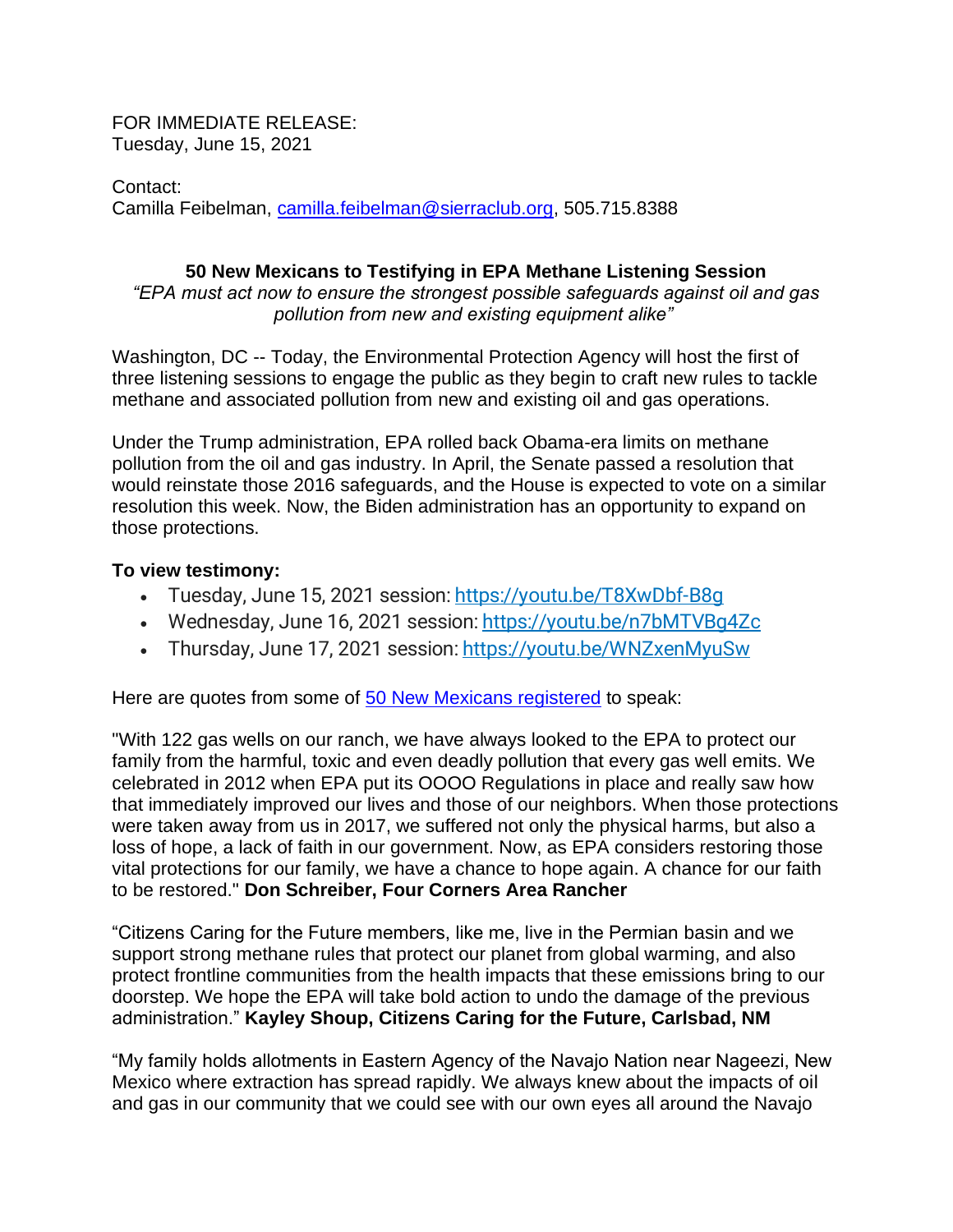Nation. After learning more about the methane hotspot that hovers over the Four Corners, I know we need strong action on methane and other pollutants that are invisible and odorless that continue to impact our climate and our communities' health. We are calling on President Biden to enact the strongest methane rules possible to help protect us from further harm." **Joseph Hernandez, NAVA Education Project, Diné Energy Organizer**

"When we were young growing up in Shiprock, there were flowers and grasses carpeting the semi-desert open range areas. Rains and snows came when they were supposed to, now we are in a prolonged drought. We are in a national sacrifice zone with the nation's largest methane hotspot hovering overhead, and we have had to live with the pollution from the power plants, the mining, and the oil and gas development for many decades. The carbon and the gases including methane spewing from these developments is killing the flowers, the rains and the snows, and possibly our future. I respectfully request that the EPA make the strongest rules possible to reduce the methane pollution and stop the release of methane. " **Daryl Junes Joe, Dine elder and United Methodist Women, Shiprock, NM**

"People of faith see climate change as the greatest ethical and moral concern of our time. Not only do frontline communities, the young and old suffer the most from climate change, they are affected most from methane pollution. We have waited too long for strong methane rules. We must act now for life." **Sister Joan Brown, osf, Executive Director, New Mexico Interfaith Power and Light.**

"In the span of my son's short 5 year life we've seen Obama methane rules developed as our Paris Climate Commitments and we've seen the cynical gutting of those rules by the Trump Administration. His future and that of all our kids is at risk. Here in New Mexico industry extracts natural resources off of our public lands and has the audacity to spew methane and other pollutants into the air, harming our climate, our health and our future. Without clear rules and directives industry will continue to do harm. That's why we're all counting on the Biden Administration to take transformative action on climate that will reduce methane emissions 65% by 2025." **Camilla Feibelman, Sierra Club - Rio Grande Chapter, Director**

"Strong rules to reduce methane emissions 65% by 2025 are crucial for EPA to implement, to reduce waste and safeguard public health, our climate and ecosystems, and the unique and fragile landscapes in and connected to our national parks. Our national parks are becoming even more important sanctuaries for plants and animals, as well as fostering wildlife corridors, healthy watersheds, and community-scale protections due to climate change. A 2018 study showed that park visitation drops 8% or more when pollution is high. Without strong federal safeguards, there will be a gut punch to local economies that depend on those visitors." **Emily Wolf, New Mexico Program Coordinator, National Parks Conservation Association**

"EPA has a profound opportunity to chart a course to reduce methane emissions 65% by 2025. In achieving that objective, we urge EPA to act with vision and ambition and